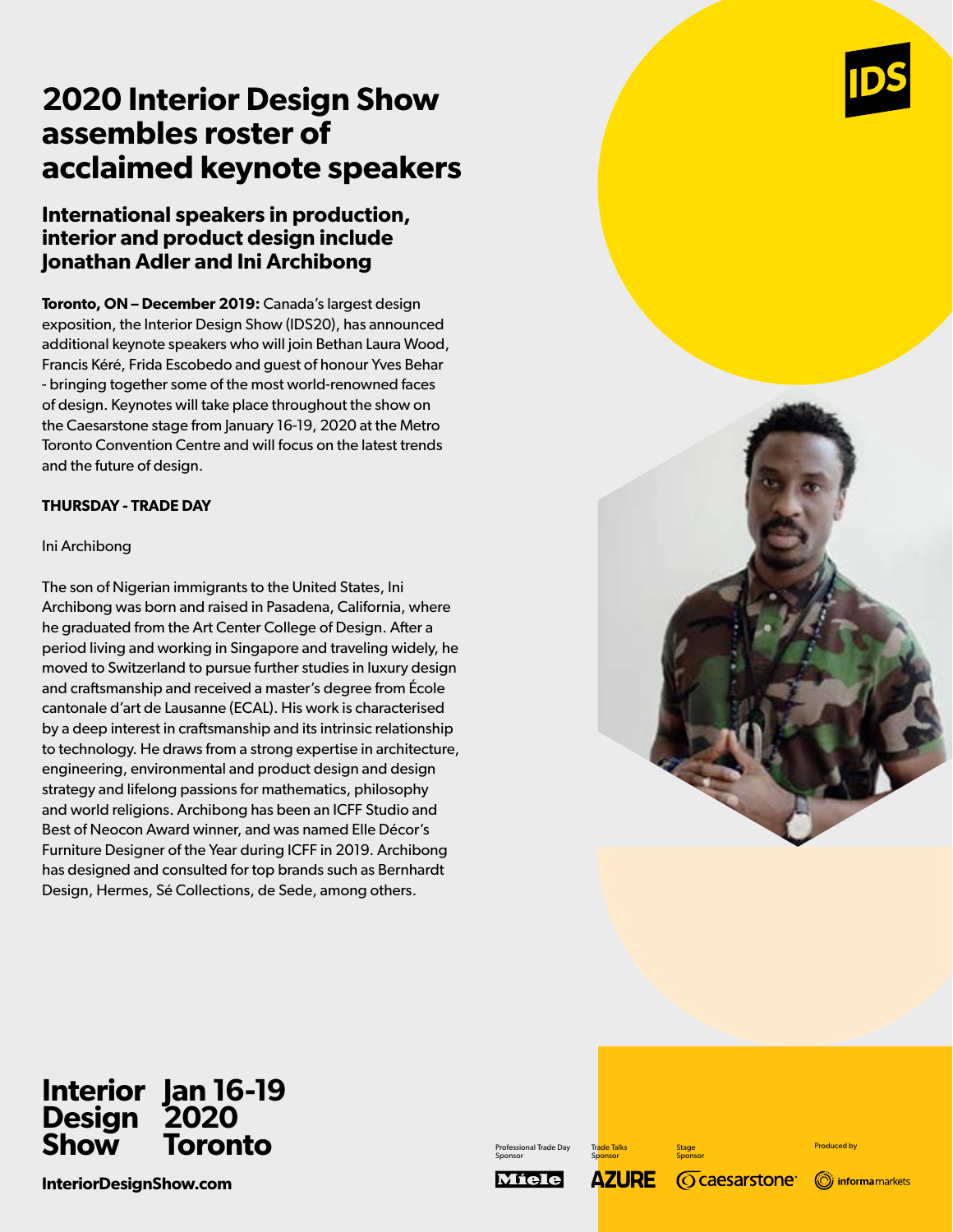#### **THE GLOBE AND MAIL SATURDAY - PUBLIC DAY**

Jonathan Adler, presented by Caesarstone

Potter, designer and author Jonathan Adler launched his namesake brand after leaving his day job to pursue his first love: pottery. In 1993, Barneys bought his collection of pots, and five years later, he opened his first store in Soho. Today, Jonathan Adler is a design company with retail locations worldwide, a thriving e-commerce site, a full slate of residential and commercial projects and a wholesale business boasting over 1,000 locations globally. The brand now includes furniture, lighting, home accessories, decorative objects, tabletop collections, bedding, bath accessories, candles, rugs and pillows. Jonathan Adler's commitment to impeccable craftsmanship and luxury is reflected in all the brand does. The brand strives to create luxe and livable interiors that are seriously designed, but don't take themselves too seriously.

Designing Canada: Living with Canadian Design

Omar Ghandi, Jody Philips and Nils Vik will join The Globe and Mail lifestyle editor Maryam Siddiki for a panel discussion on Canadian Design. Named one of Monocle magazine's most influential Canadians, Omar Gandhi is the principal of Omar Gandhi Architect. Founded in 2010, with small teams in Halifax and Toronto, Ghandi's studio was awarded the Canada Council for the Arts Professional Prix de Rome. Former product designer Jody Philips has been the director of the Interior Design Show Vancouver since 2014. Phillips' motivation stems from her love of art craft and design, and the huge amount of talent and inspiration Canada has to offer. From 2014 to 2018, Nils Vik was adjunct design studio instructor at the University of Manitoba Faculty of Architecture Environmental Design. Nowadays, Viks acts as the senior director of brand development for EQ3 and sits on the board of Border Crossings magazine.

## Paul Austerberry

A critically acclaimed Canadian production designer who most recently won an Oscar for his work on Guillermo del Toro's Oscar-winning film, The Shape of Water, Paul Austerberry graduated from Carleton University as an architect before segueing into production design for film. Austerberry has also received the Critics Choice Award and a BAFTA due to his





#### **Interior Design Show Jan 16-19 2020 Toronto**

**InteriorDesignShow.com**

Professional Trade Day Sponsor

**Sponsor** Miele **AZURE** *<u>Ocaesarstone</u>* 

Trade Talks

**Stage** Sponsor Produced by

(O) informamarkets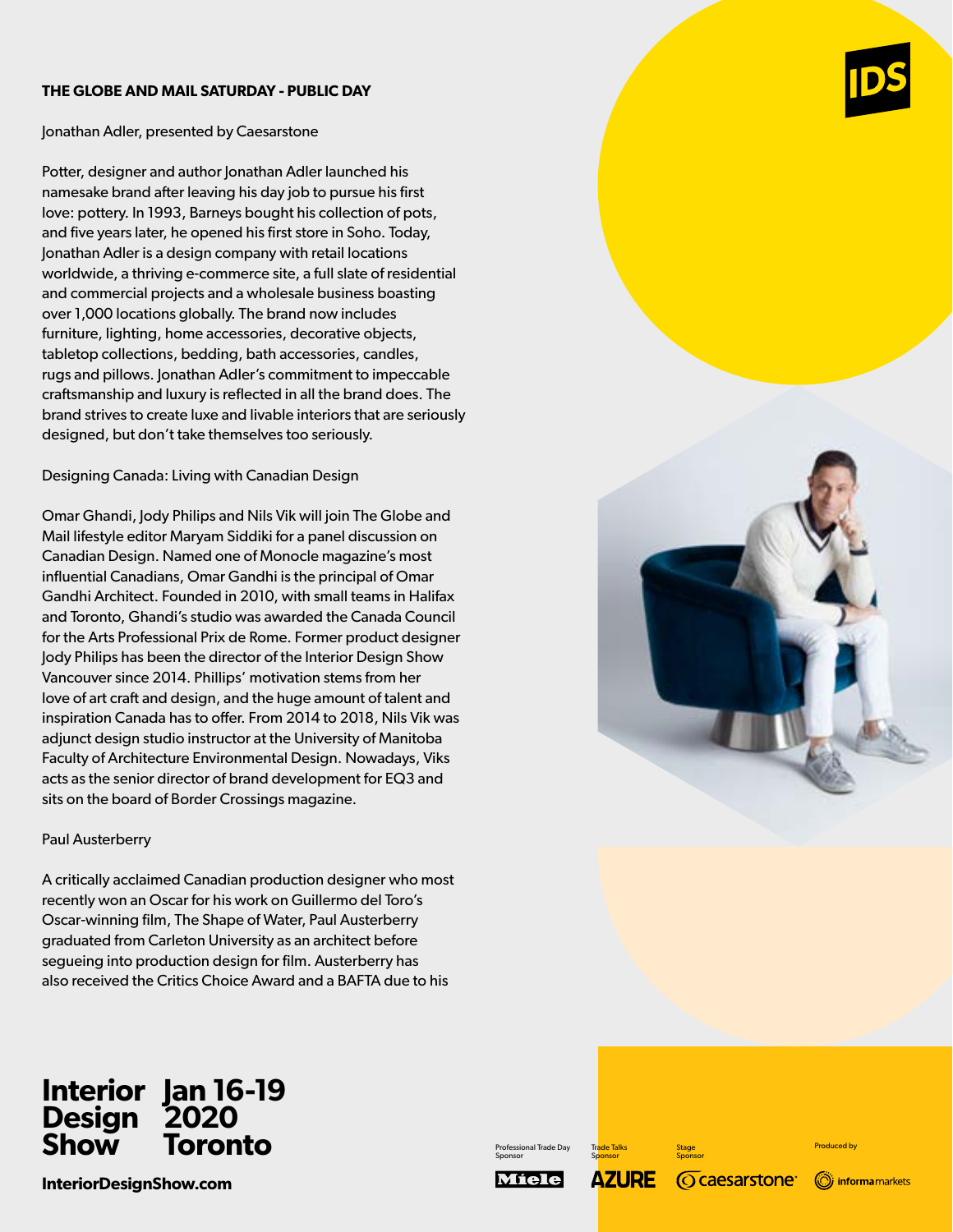incredible and innovative designs. He has designed extensively for feature films with credits including The Christmas Chronicles, 30 Days of Night, Pompeii, The Liberator, Deadfall, The Three Musketeers, Twilight Saga: Eclipse, Deathrace and Men With Brooms. Austerberry recently designed for Andy Muschietti's It: Chapter 2.

## **HOUSE & HOME SUNDAY - PUBLIC DAY**

#### Brian Gluckstein

Brian Gluckstein has created highly detailed, bespoke interiors for almost three decades. Recognized as one of the top designers in the world by Andrew Martin's 2017 Interior Design Review journal and voted Favourite Interior Designer by House & Home readers, Gluckstein has appeared regularly on North American daytime television show Cityline for over 20 years. Since 1999, his GlucksteinHome product collection has brought his sophisticated aesthetic to a wider public. His line of fine china for Lenox is available at Macy's and Bloomingdales. In 2018, Gluckstein was appointed Home Design Ambassador for Canada's renowned department store Hudson's Bay. His first book, Brian Gluckstein: The Art of Home, was published by Figure 1 in 2018. Gluckstein's work has appeared in Architectural Digest, Elle Décor, and House Beautiful. He lives and works in Toronto, New York, and Palm Beach.

## Byron and Dexter Peart

After founding the acclaimed brand WANT les Essentiels in 2007, designers and curators Byron and Dexter Peart set out on a new venture with the familiar aim of launching and developing meaningful brands. By creating GOODEE, it allowed the pair to work exclusively with the makers of quality design products and items that make a strong social or environmental impact. GOODEE is leading the change in curating a marketplace which brings together the values of good design and good purpose for the conscious consumer who seeks "less but better". Split between their home city, Montreal, and New York the pair act as the lead curators for the platform. Alongside a fast-growing team, Byron and Dexter are working to establish GOODEE as a global e-commerce platform and storytelling destination.

Full keynote speaker schedule here.

#### **Interior Design Show Jan 16-19 2020 Toronto**

**InteriorDesignShow.com**



Professional Trade Day Sponsor Miele

**Sponsor AZURE** *<u>Ocaesarstone</u>* 

Trade Talks

**Stage** Sponsor Produced by

(O) informamarkets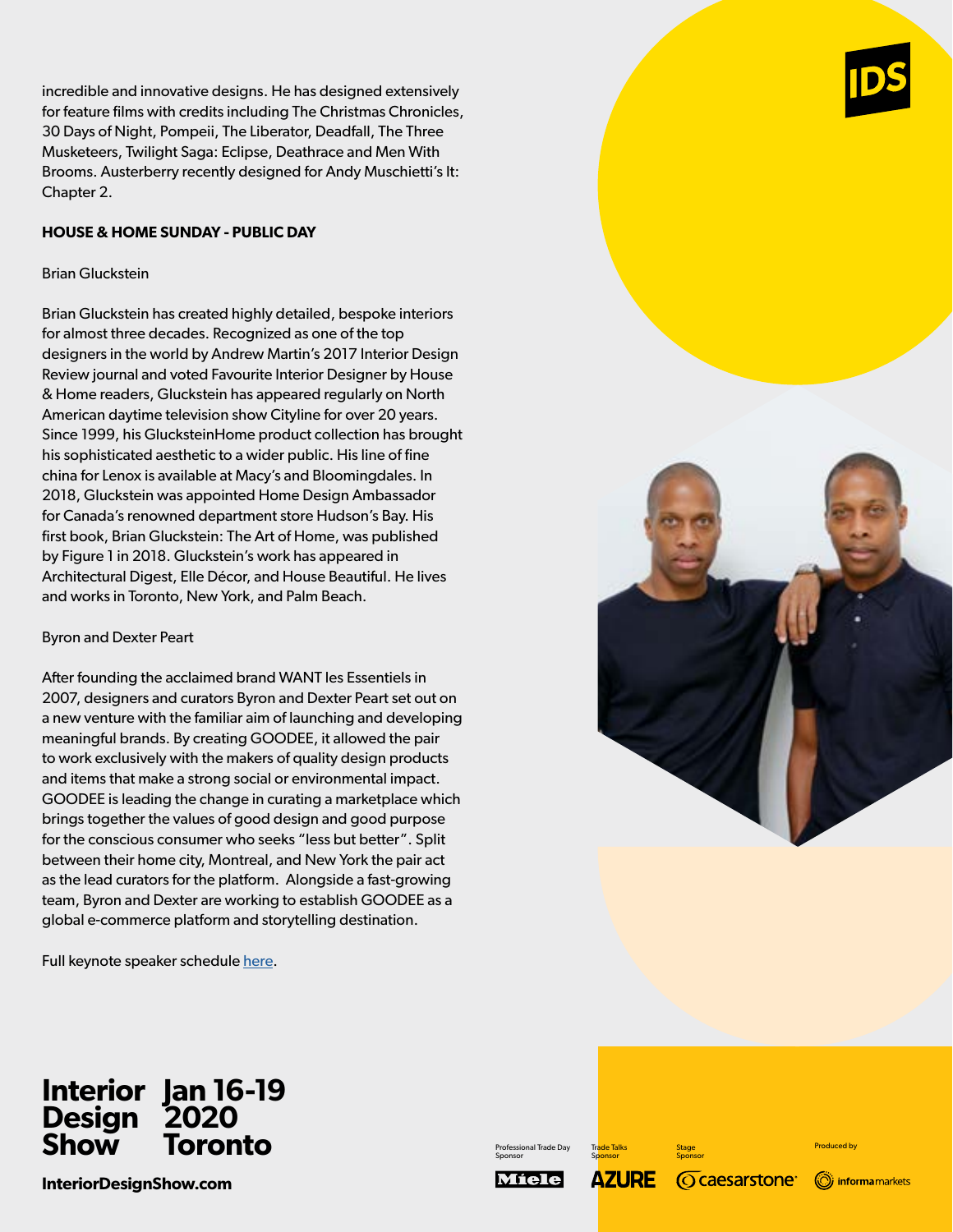#### **Media Accreditation**

All media interested in attending IDS20 must apply for accreditation. Please fill out the media accreditation form here to submit your request. Media accreditation covers all fours days of the show, IDS Conference and the Opening Night Party.

#### **IDS20 Schedule**

Thursday, January 16 10 am - 4 pm - Trade Day + IDS Conference 7 pm - 11 pm - Opening Night Party Presented by PurParket

Friday, January 17 9 am - 6 pm - Trade Day + IDS Conference

Saturday, January 18 10 am - 6 pm - Public Day + Design Classes

Sunday, January 19 10 am - 6 pm - Public Day

Metro Toronto Convention Centre, South Building, 222 Bremner Blvd, Toronto, ON M5V 2T6 IDS Contract (Halls F&G) and IDS Main (Halls D&E)

-30-

#### **About Interior Design Show**

From January 16-19, 2020, the Interior Design Show will return to Toronto for its 22nd year, showcasing hot-topic design trends and the most innovative of international and Canadian design. An incubator of ideas, the show hosts the most influential design minds of today and the future, curates feature exhibitions and collaborations, and is a platform to launch never-before-seen products. IDS is not just a fair - it's a total design experience. Don't miss the four-day event at the Metro Toronto Convention Centre this winter. Visit InteriorDesignShow.com.



#### **Interior Design Show Jan 16-19 2020 Toronto**

**InteriorDesignShow.com**

Professional Trade Day Sponsor

**Miele** 

Trade Talks **Sponsor AZURE** *<u>Ocaesarstone</u>* 

**Stage** Sponsor Produced by